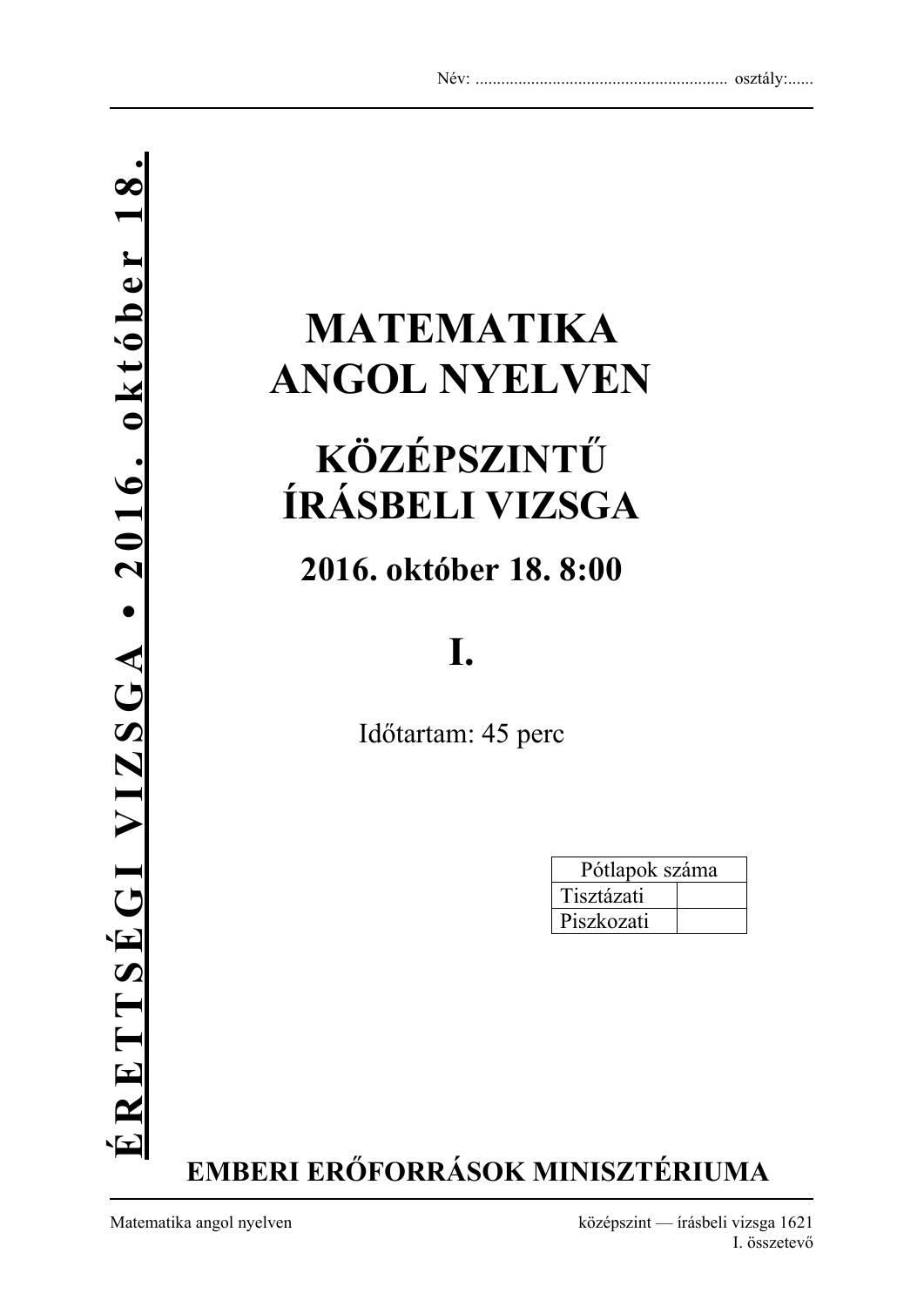## **Instructions to candidates**

- 1. The time allowed for this examination paper is 45 minutes. When that time is up, you will have to stop working.
- 2. You may solve the problems in any order.
- 3. On solving the problems, you may use a calculator that cannot store and display textual information. You may also use any edition of the four-digit data tables. The use of any other electronic device or printed or written material is forbidden!
- 4. **Enter the final answers in the appropriate frames.** You are only required to detail your solutions where you are instructed by the problem to do so.
- 5. Write in pen. Diagrams may be drawn in pencil. The examiner is instructed not to mark anything written in pencil, other than diagrams. If you cancel any solution or part of a solution by crossing it over, it will not be assessed.
- 6. Only one solution to each problem will be assessed. In case of more than one attempt to solve a problem, indicate clearly which attempt you wish to be marked.
- 7. Please **do not write in the grey rectangles**.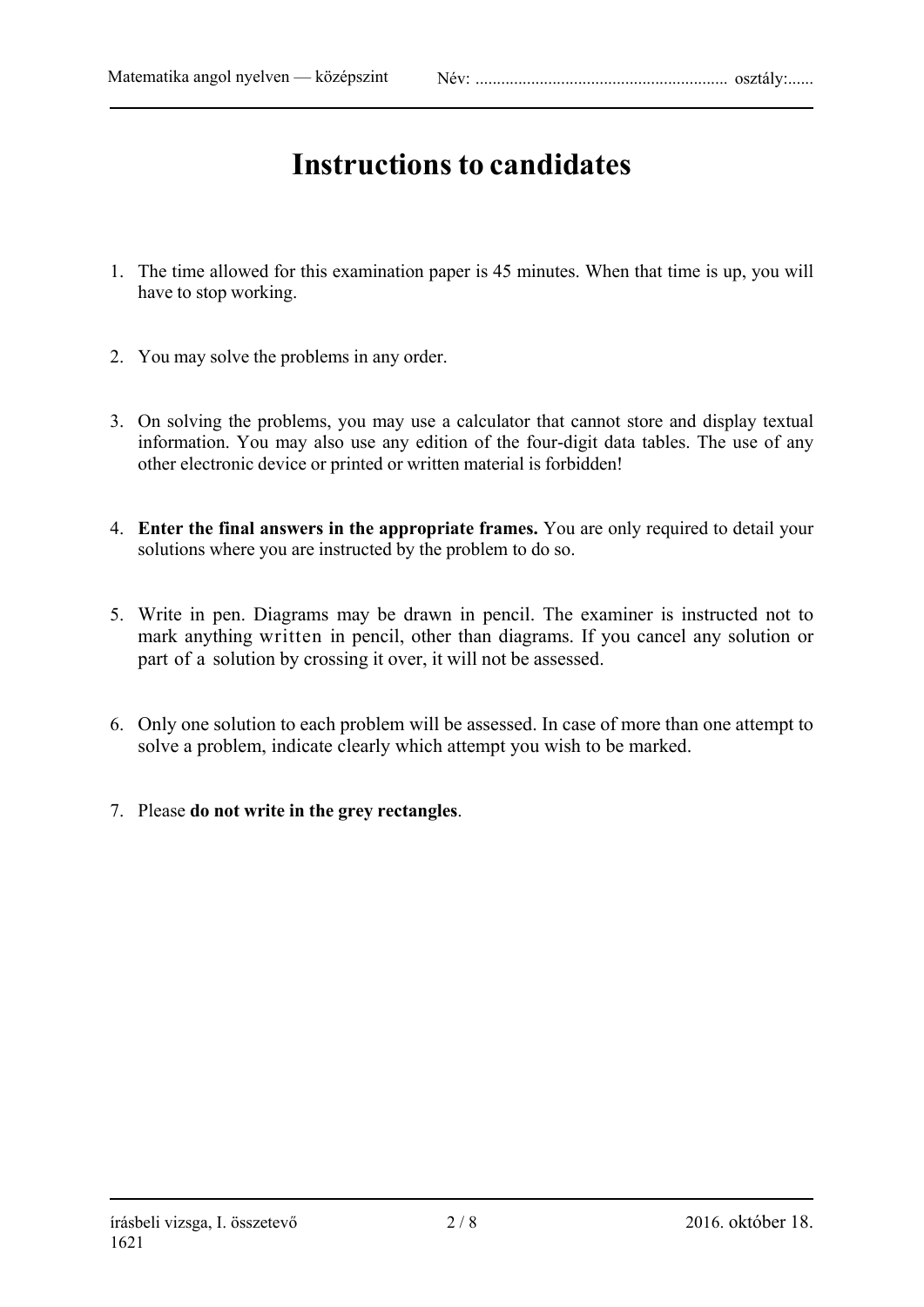**1.** Draw further edges into the diagram of the 5-point graph shown below, until the degree of each vertex is 2.



| 2 points |  |
|----------|--|
|----------|--|

**2.** What number does the function  $x \mapsto \sqrt[3]{4x-1}$  ( $x \in \mathbb{R}$ ) assign to 7?

| 2 points |
|----------|
|----------|

**3.** Write 38 as a sum of two different primes.

| $\Omega$<br>$\mathbf{r} =$<br>IJΟ | 2 points |  |
|-----------------------------------|----------|--|
|-----------------------------------|----------|--|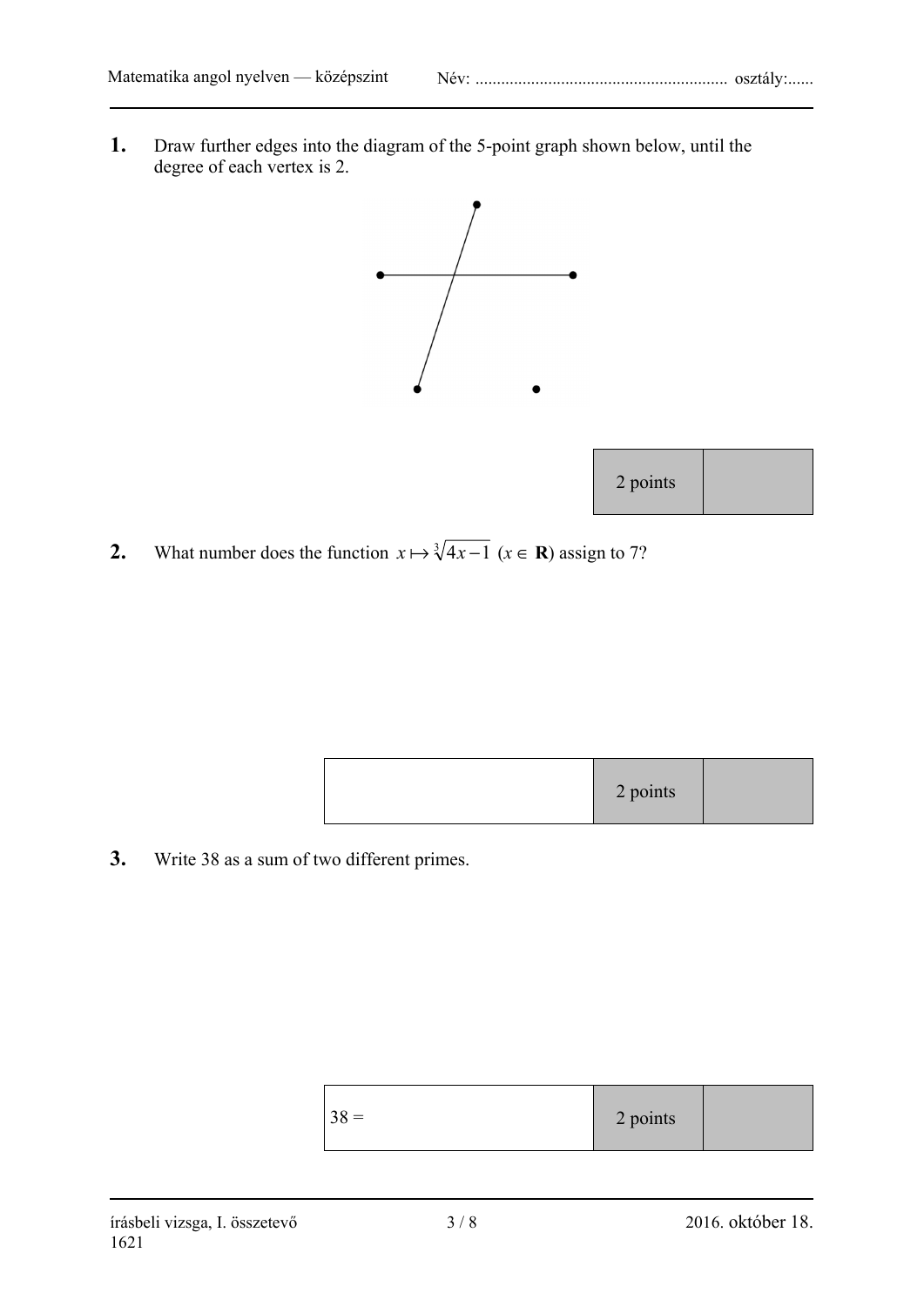**4.** How many 4-digit positive integers exist in the decimal system that have four different odd digits?

|  | 2 points |  |
|--|----------|--|
|--|----------|--|

**5.** Determine the truth value of the following statements (true or false).

A: Point  $(1, -1)$  is on the line whose equation is  $5x - 3y = 2$ .

B: Given  $A(-2; 5)$  and  $B(2; -3)$ , the midpoint of segment *AB* is the point (0; 2).

C: The lines  $x + 2y = 7$  and  $2x + 4y = 7$  are parallel.

| A: |          |  |
|----|----------|--|
| B: | 2 points |  |
| J. |          |  |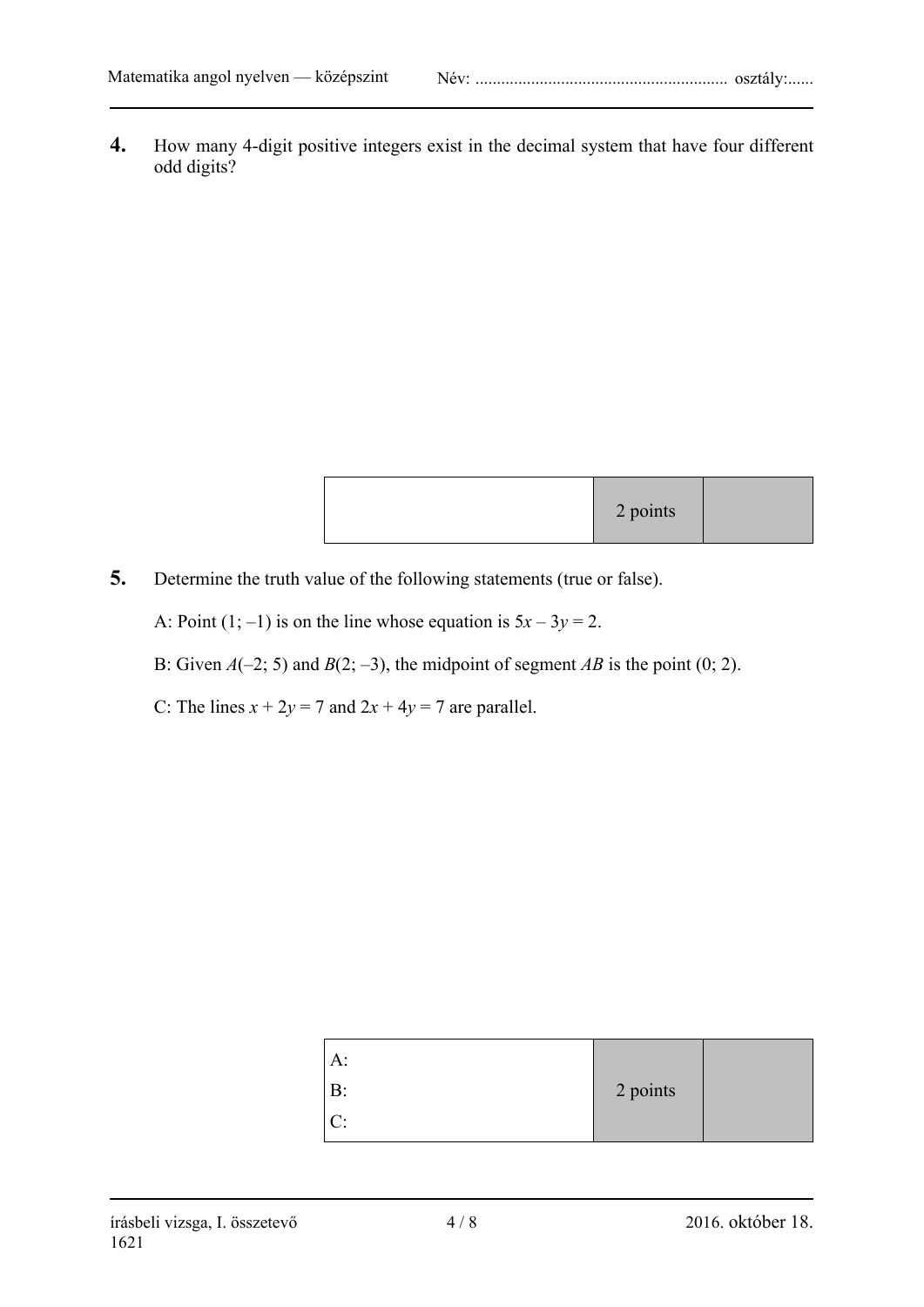**6.** Students use two different measuring cylinders at a Chemistry class. Both the height and the diameter of the base circle of one of these cylinders are exactly half as much as that of the other one. How many times larger is the volume of the larger cylinder than the volume of the smaller one?

Explain your answer.

| 3 points |  |
|----------|--|
| 1 point  |  |

**7.** The function  $x \mapsto -x^2 + 3$  shown in the diagram is defined over the interval [-2; 1]. Determine the range of this function.



| The range of the function: | 2 points |  |
|----------------------------|----------|--|
|----------------------------|----------|--|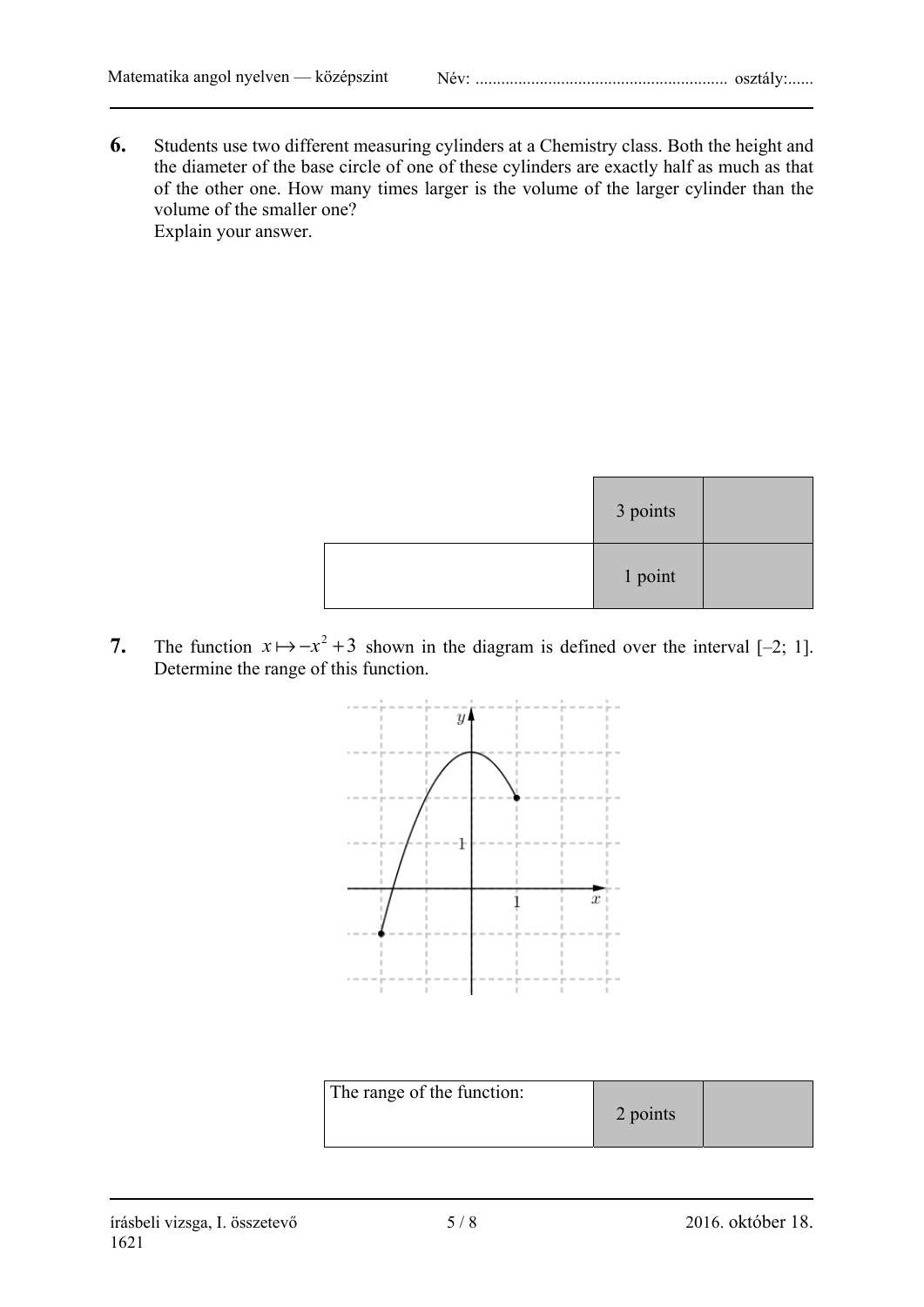**8.** Give all positive, real solutions of the equation  $\sin x =$ 2  $\frac{1}{2}$  that are smaller than π.

| 2 points |
|----------|
|----------|

**9.** A group of people went on an 8-km trip. They have already covered 40% of the 8 km and 1200 metres more. What percentage of the full distance do they still have to walk? Show your work!

|                                                | 3 points |  |
|------------------------------------------------|----------|--|
| They still have to walk<br>$%$ of<br>the 8 km. | 1 point  |  |

**10.** Give the value of the following sum:  $\log_6 2 + \log_6 3$ .

| The value of the sum: | 2 points |  |
|-----------------------|----------|--|
|-----------------------|----------|--|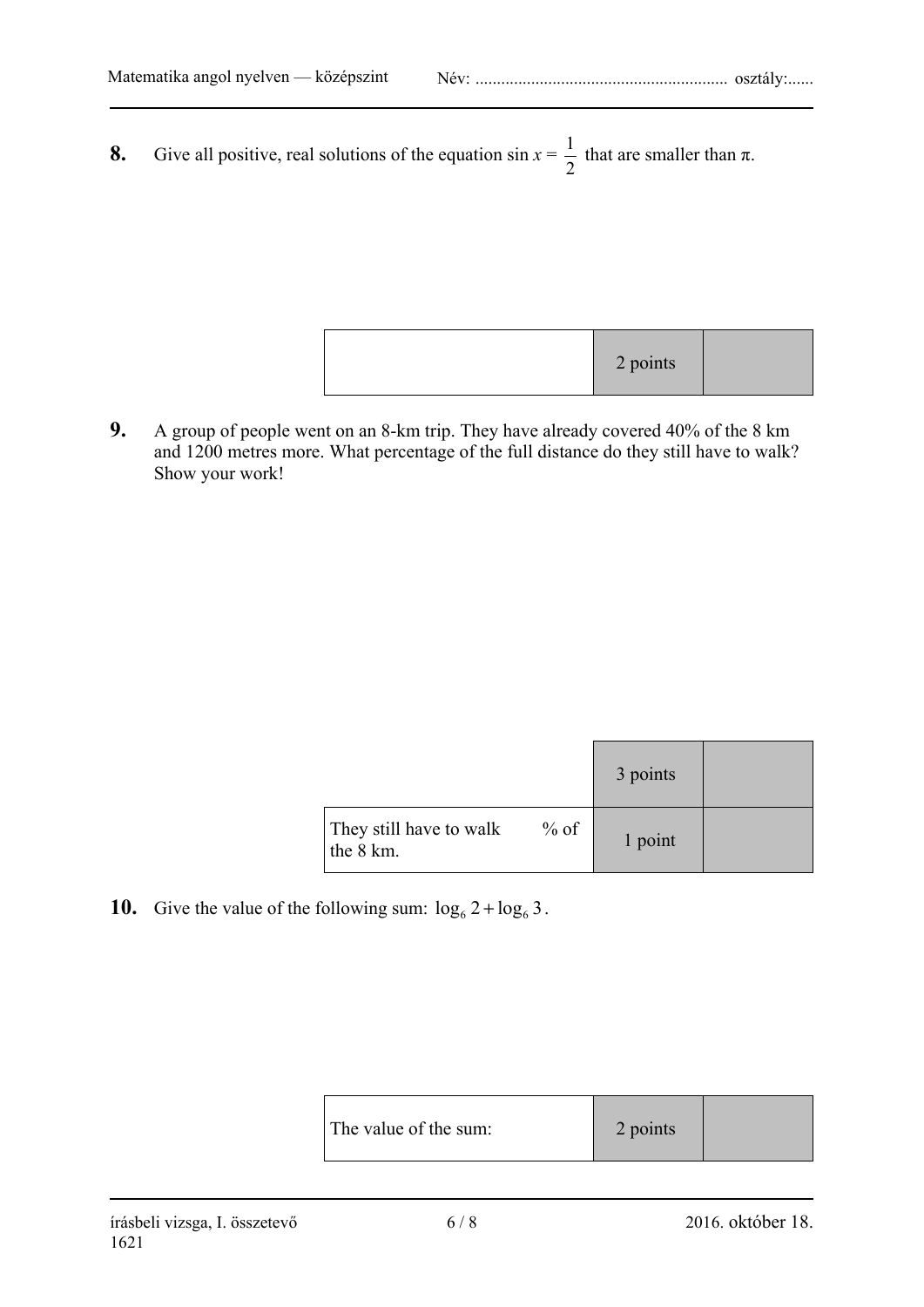**11.** The function  $f(x) = |x-1|-3$  is defined over the set of real numbers. Determine the zeros of the function. Explain your answer.

|            | 2 points |  |
|------------|----------|--|
| The zeros: | 2 points |  |

**12.** A fair dice is rolled four times in a row. The numbers obtained are recorded, one after the other. Consider the sequences of rolls below.

*a)* 5, 1, 2, 5; *b)* 1, 2, 3, 4; *c)* 6, 6, 6, 6.

Which of the following statements is true?

A) The probability of sequence *a)* is the greatest of the above three sequences.

B) The probability of sequence *b)* is the greatest of the above three sequences.

C) The probability of sequence *c)* is the greatest of the above three sequences.

D) The probabilities of all three sequences are equal.

| The letter of the<br>true statement: | 2 points |  |
|--------------------------------------|----------|--|
|--------------------------------------|----------|--|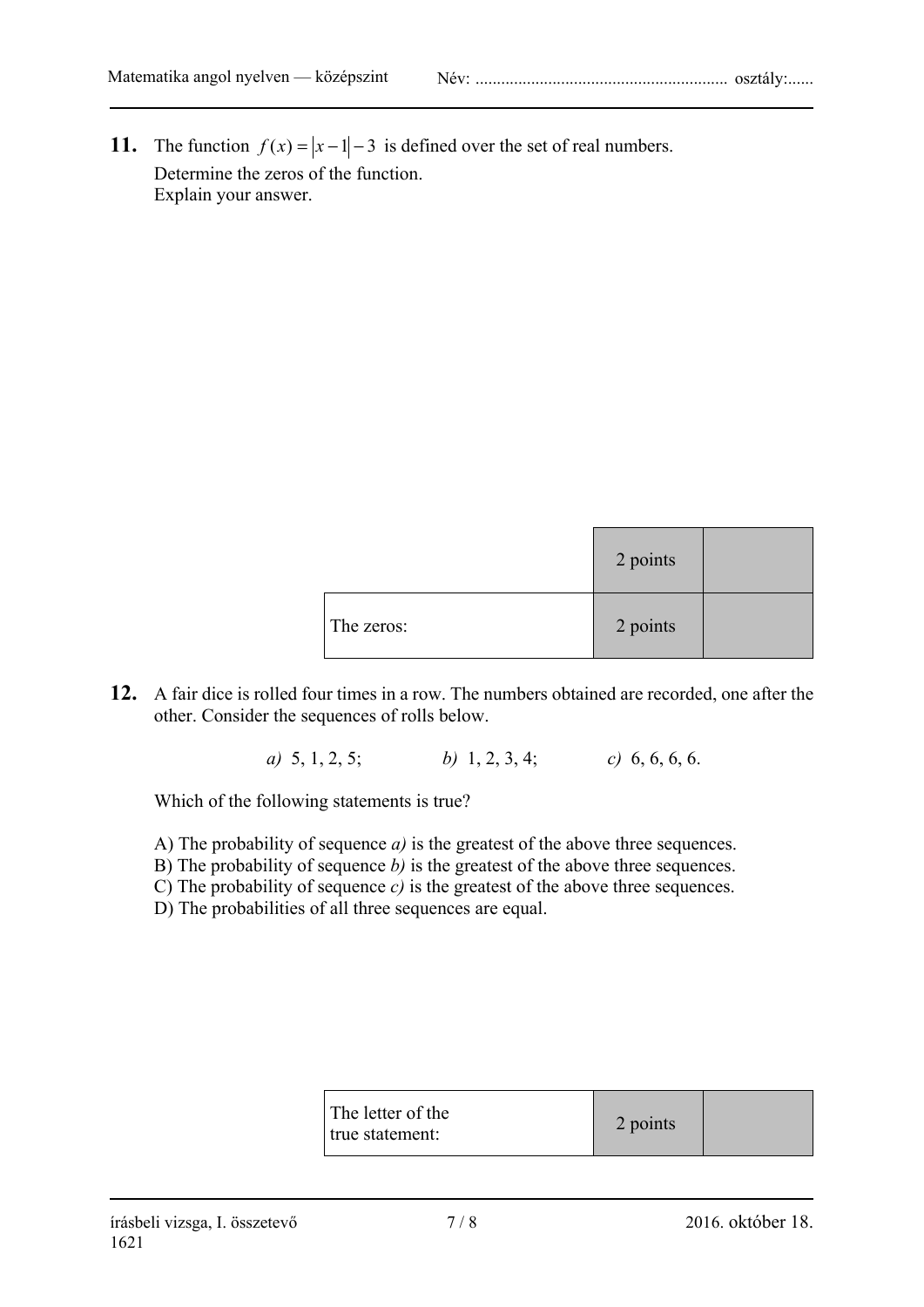|        |              | maximum        | points  |
|--------|--------------|----------------|---------|
|        |              | score          | awarded |
|        | Question 1   | 2              |         |
|        | Question 2   | $\overline{2}$ |         |
|        | Question 3   | $\overline{2}$ |         |
|        | Question 4   | $\overline{2}$ |         |
|        | Question 5   | $\overline{2}$ |         |
|        | Question 6   | 4              |         |
| Part I | Question 7   | $\overline{2}$ |         |
|        | Question 8   | 2              |         |
|        | Question 9   | 4              |         |
|        | Question 10  | $\overline{2}$ |         |
|        | Question 11  | 4              |         |
|        | Question 12  | $\overline{2}$ |         |
|        | <b>TOTAL</b> | 30             |         |

date examiner



dátum dátum dátum dátum dátum dátum dátum dátum dátum dátum dátum dátum dátum dátum dátum dátum dátum dátum dátum dátum dátum dátum dátum dátum dátum dátum dátum dátum dátum dátum dátum dátum dátum dátum dátum dátum dátum

javító tanár jegyző

#### Megjegyzések:

1. Ha a vizsgázó a II. írásbeli összetevő megoldását elkezdte, akkor ez a táblázat és az aláírási rész üresen marad!

2. Ha a vizsga az I. összetevő teljesítése közben megszakad, illetve nem folytatódik a II. összetevővel, akkor ez a táblázat és az aláírási rész kitöltendő!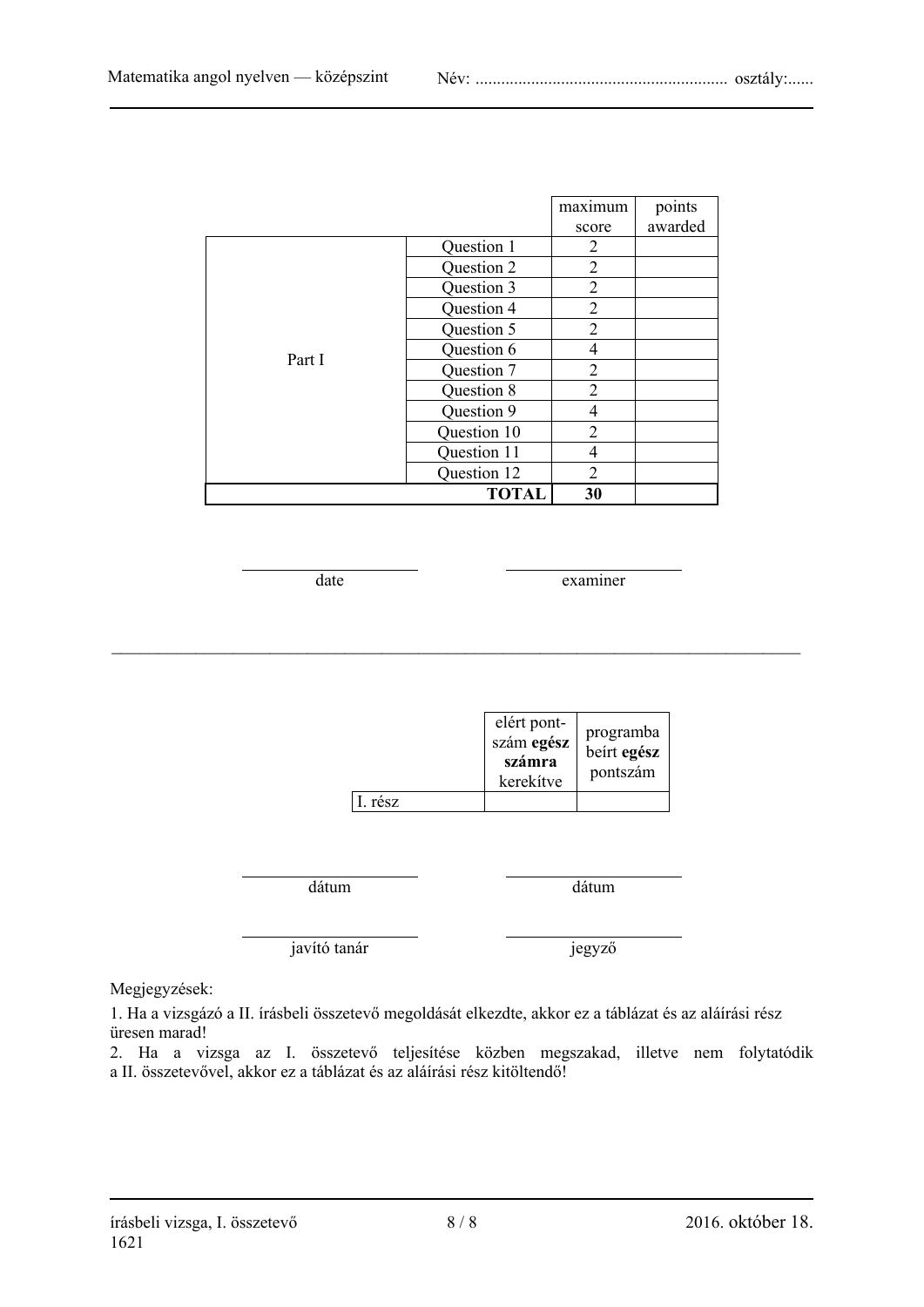# **MATEMATIKA ANGOL NYELVEN**

# **KÖZÉPSZINTŰ ÍRÁSBELI VIZSGA**

## **2016. október 18. 8:00**

## **II.**

Időtartam: 135 perc

| Pótlapok száma |  |  |  |
|----------------|--|--|--|
| Tisztázati     |  |  |  |
| Piszkozati     |  |  |  |

**EMBERI ERŐFORRÁSOK MINISZTÉRIUMA**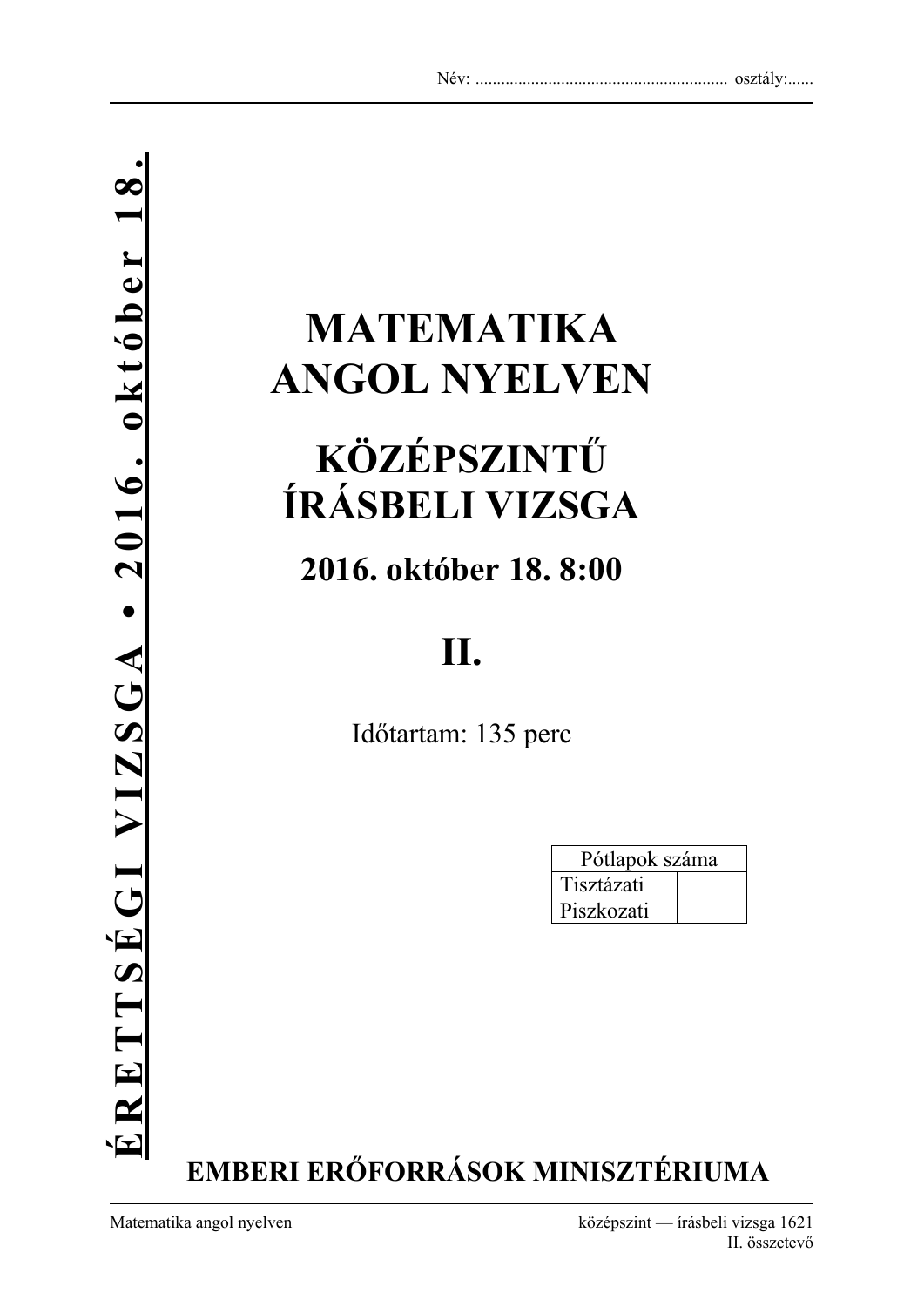| Matematika angol nyelven — középszint |  |  |
|---------------------------------------|--|--|
|---------------------------------------|--|--|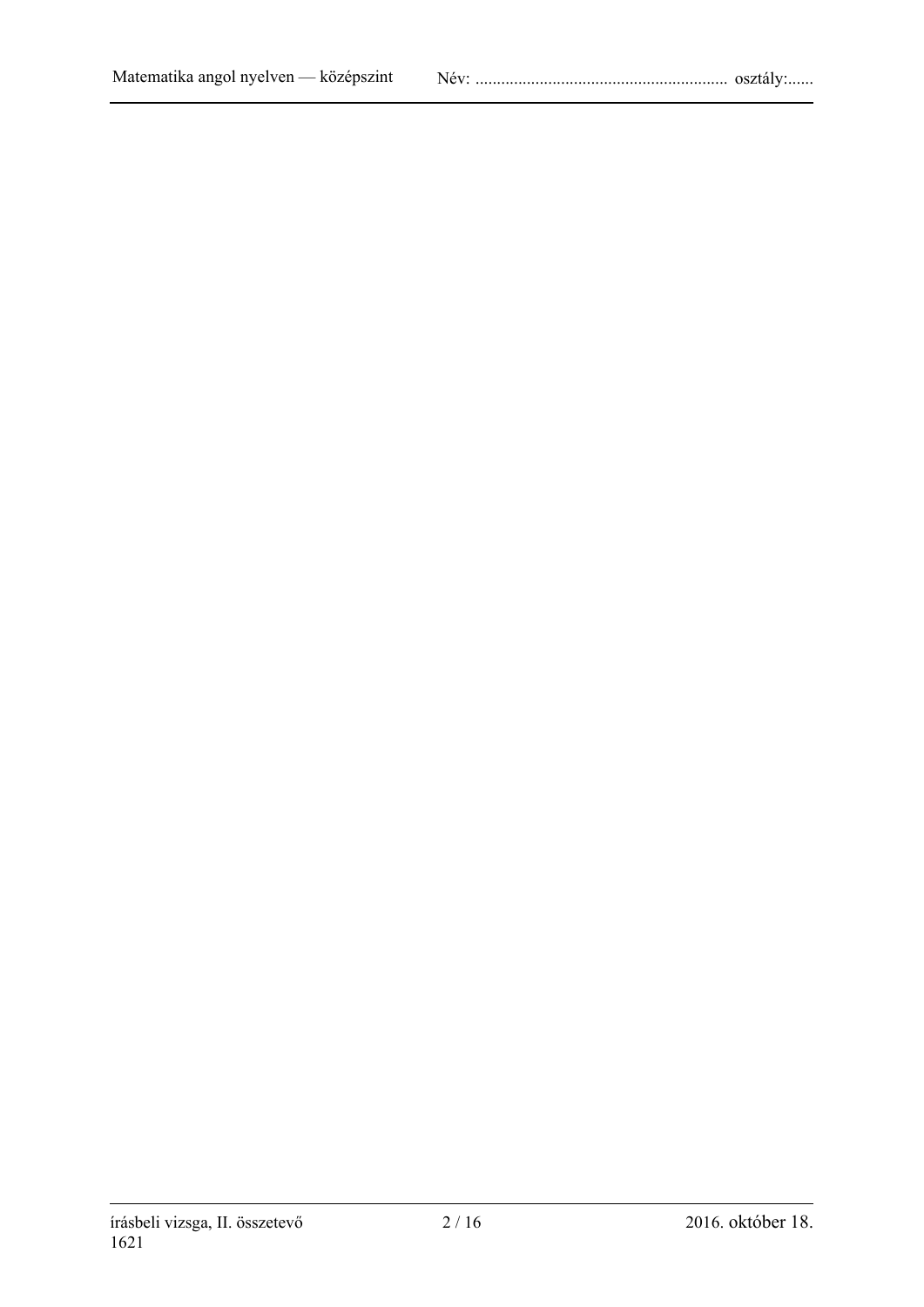## **Instructions to candidates**

- 1. The time allowed for this examination paper is 135 minutes. When that time is up, you will have to stop working.
- 2. You may solve the problems in any order.
- 3. In part **B**, you are only required to solve two of the three problems. **When you have finished the examination, enter the number of the problem not selected in the square below**. *If it is not clear* for the examiner which problem you do not want to be assessed, the last problem in this examination paper will not be assessed.



- 4. On solving the problems, you may use a calculator that cannot store and display textual information. You may also use any edition of the four-digit data tables. The use of any other electronic device or printed or written material is forbidden!
- 5. **Always write down the reasoning used to obtain the answers. A major part of the score will be awarded for this.**
- 6. **Make sure that calculations of intermediate results are also possible to follow.**
- 7. On solving the problems, theorems studied and given a name in class (e.g. the Pythagorean Theorem or the height theorem) do not need to be stated precisely. It is enough to refer to them by name, *but their applicability needs to be briefly explained*.
- 8. Always state the final result (the answer to the question of the problem) in words, too!
- 9. Write in pen. Diagrams may be drawn in pencil. The examiner is instructed not to mark anything in pencil, other than diagrams. If you cancel any solution or part of a solution by crossing it over, it will not be assessed.
- 10. Only one solution to each problem will be assessed. In case of more than one attempt to solve a problem, **indicate clearly** which attempt you wish to be marked.
- 11. Please **do not write in the grey rectangles**.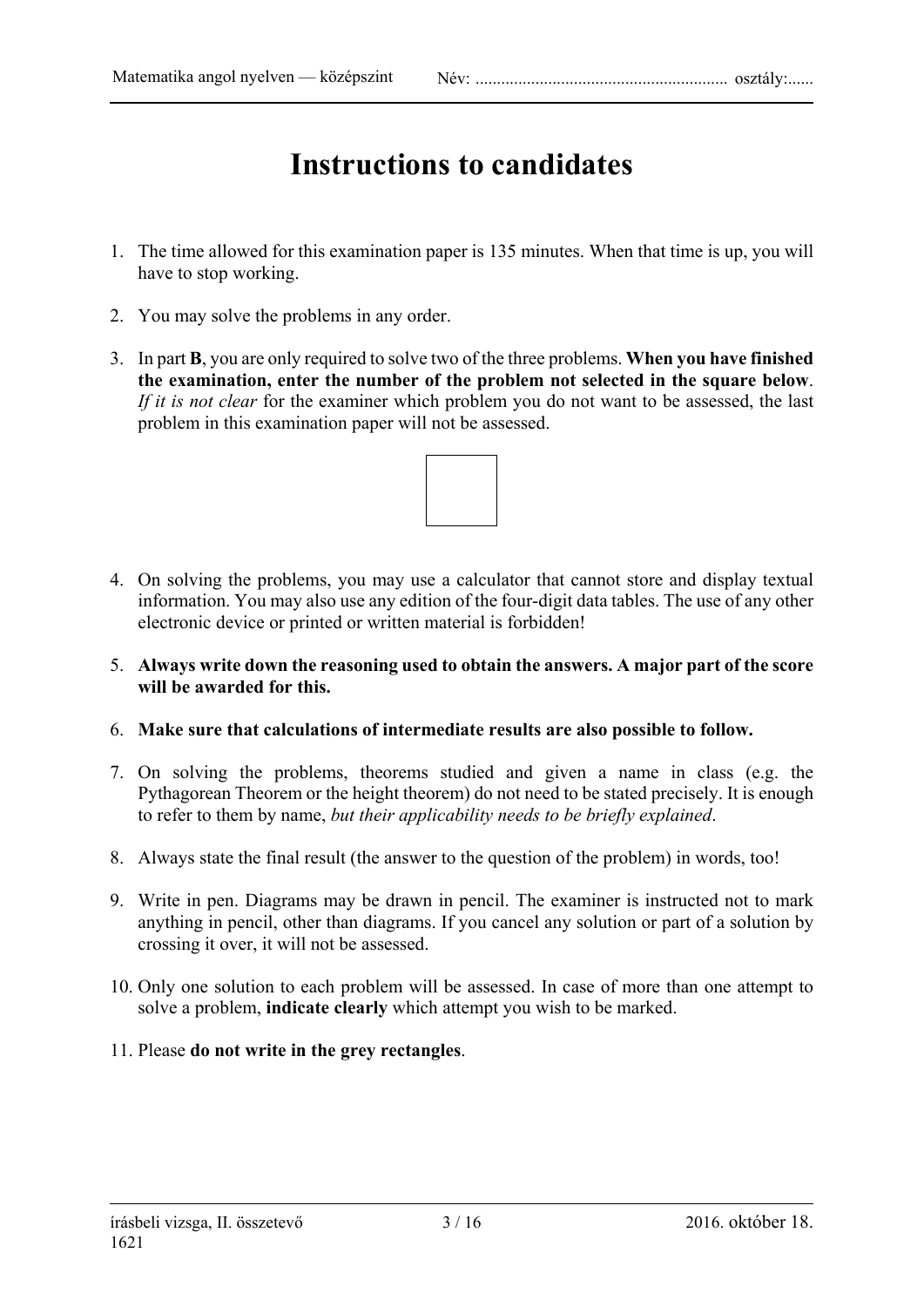### **A**

**13.** Solve the following equations in the set of real numbers.

$$
a) \quad \frac{2}{x-2} = x-3
$$

**b)** 
$$
9^{x+1} - 7 \cdot 9^x = 54
$$

| a)           | 6 points  |  |
|--------------|-----------|--|
| $\mathbf{b}$ | 6 points  |  |
| $T$ .:       | 12 points |  |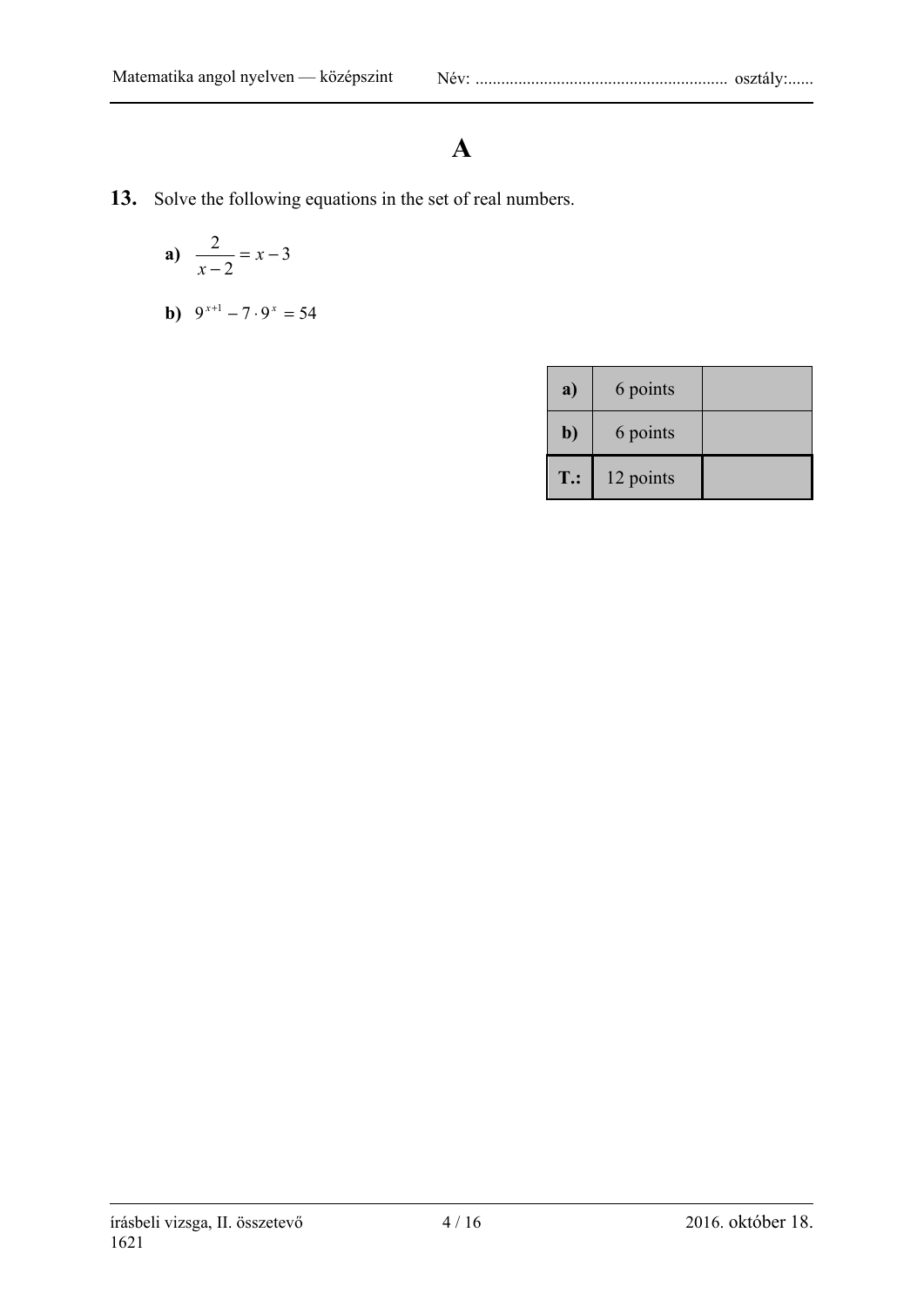| Matematika angol nyelven — középszint |  |  |
|---------------------------------------|--|--|
|---------------------------------------|--|--|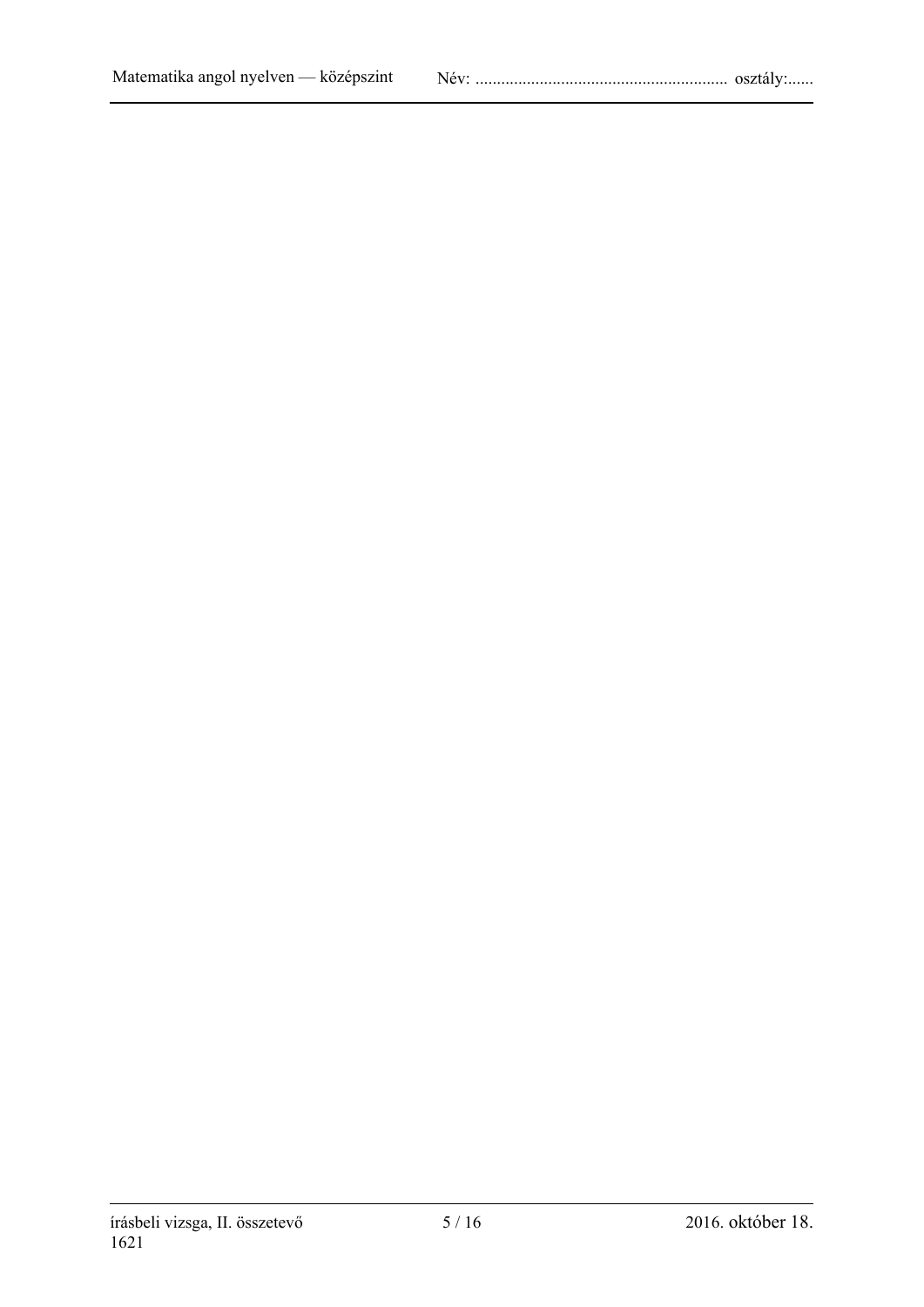**14.** Andrea and Gabi are training for a running competition. They train together, but use different techniques. They both ran 15 km-s in the first week of training and 60 km-s in the eleventh (11) week.

Andrea increases the distance run by the same number of km-s each week.

- **a)** By how many km-s does Andrea increase the distance each week?
- **b)** What is the total number of km-s run by Andrea during the 11 weeks?

Gabi increases the distance run by the same percentage each week.

**c)** By what percentage does Gabi increase the distance each week?

| a)           | 4 points  |  |
|--------------|-----------|--|
| $\mathbf{b}$ | 3 points  |  |
| c)           | 5 points  |  |
| $T$ .:       | 12 points |  |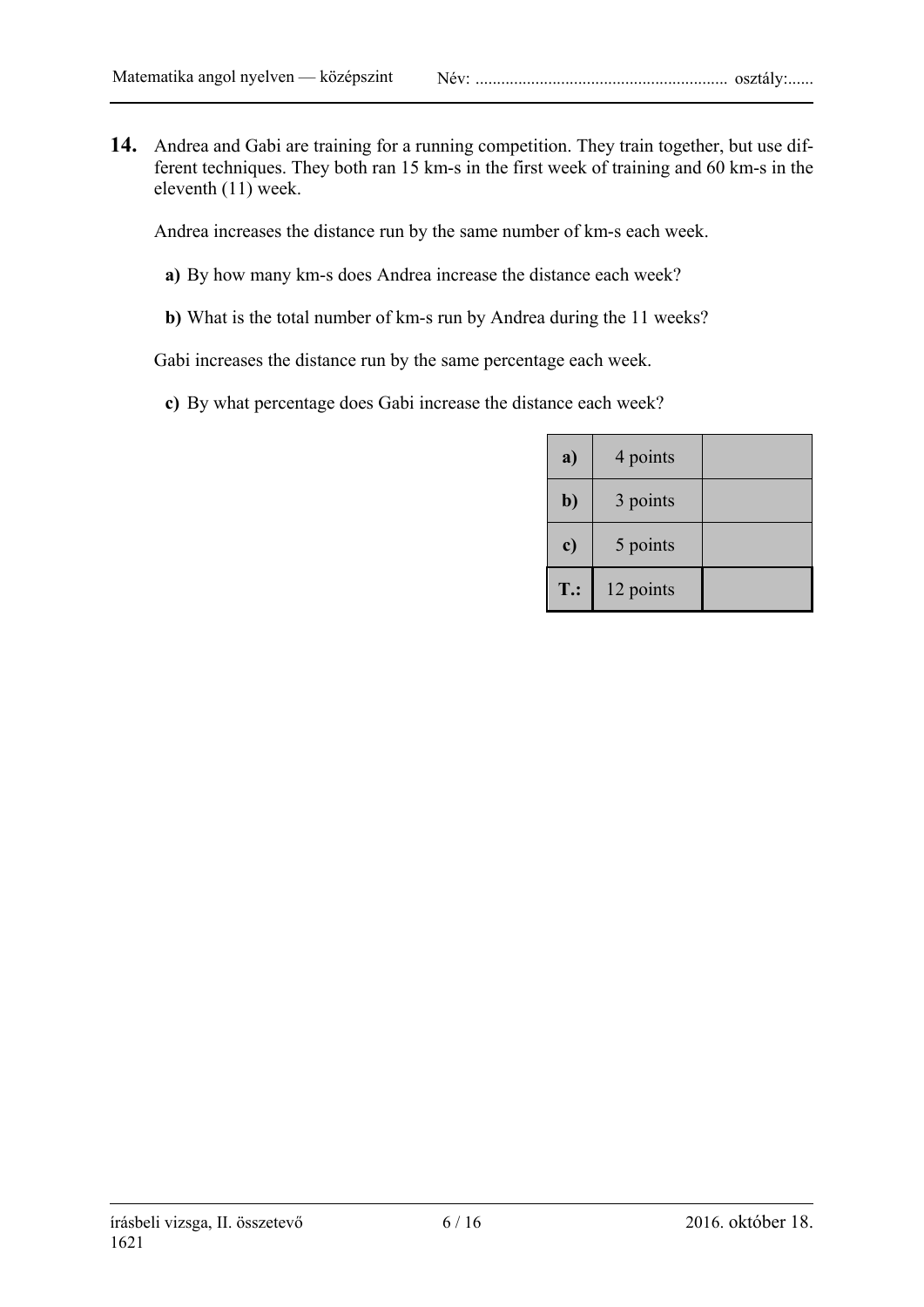| Matematika angol nyelven — középszint |  |  |
|---------------------------------------|--|--|
|---------------------------------------|--|--|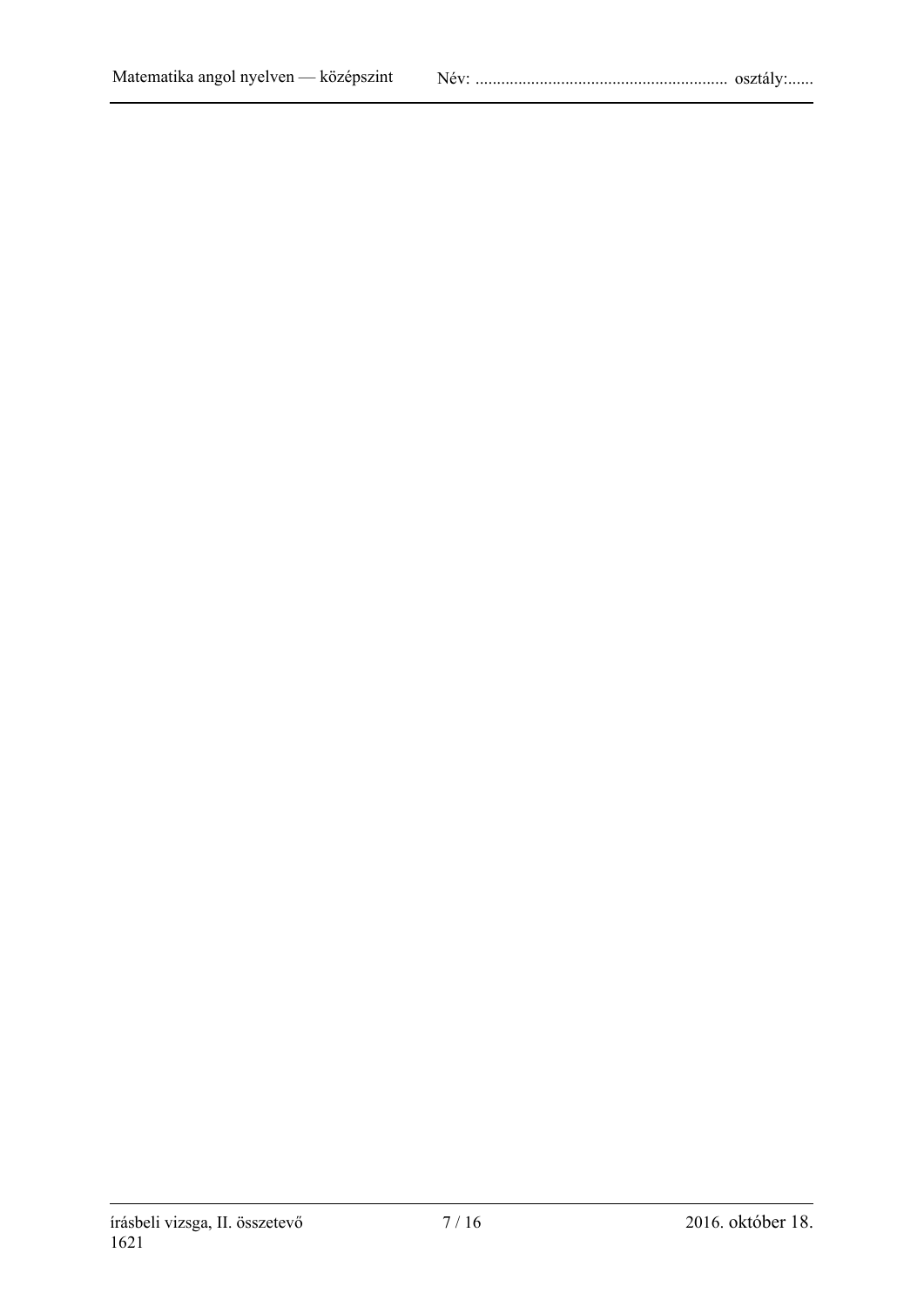**15.** The length of diagonal *AC* of the rhombus *ABCD* is 12 cm, the length of diagonal *BD* is 5 cm.

**a)** Calculate the measure of each interior angle of the rhombus.

The rhombus is then rotated around the line of diagonal *AC*.

**b)** Calculate the total surface area of the solid obtained this way.

| a)           | 5 points  |  |
|--------------|-----------|--|
| $\mathbf{b}$ | 7 points  |  |
| $T$ .:       | 12 points |  |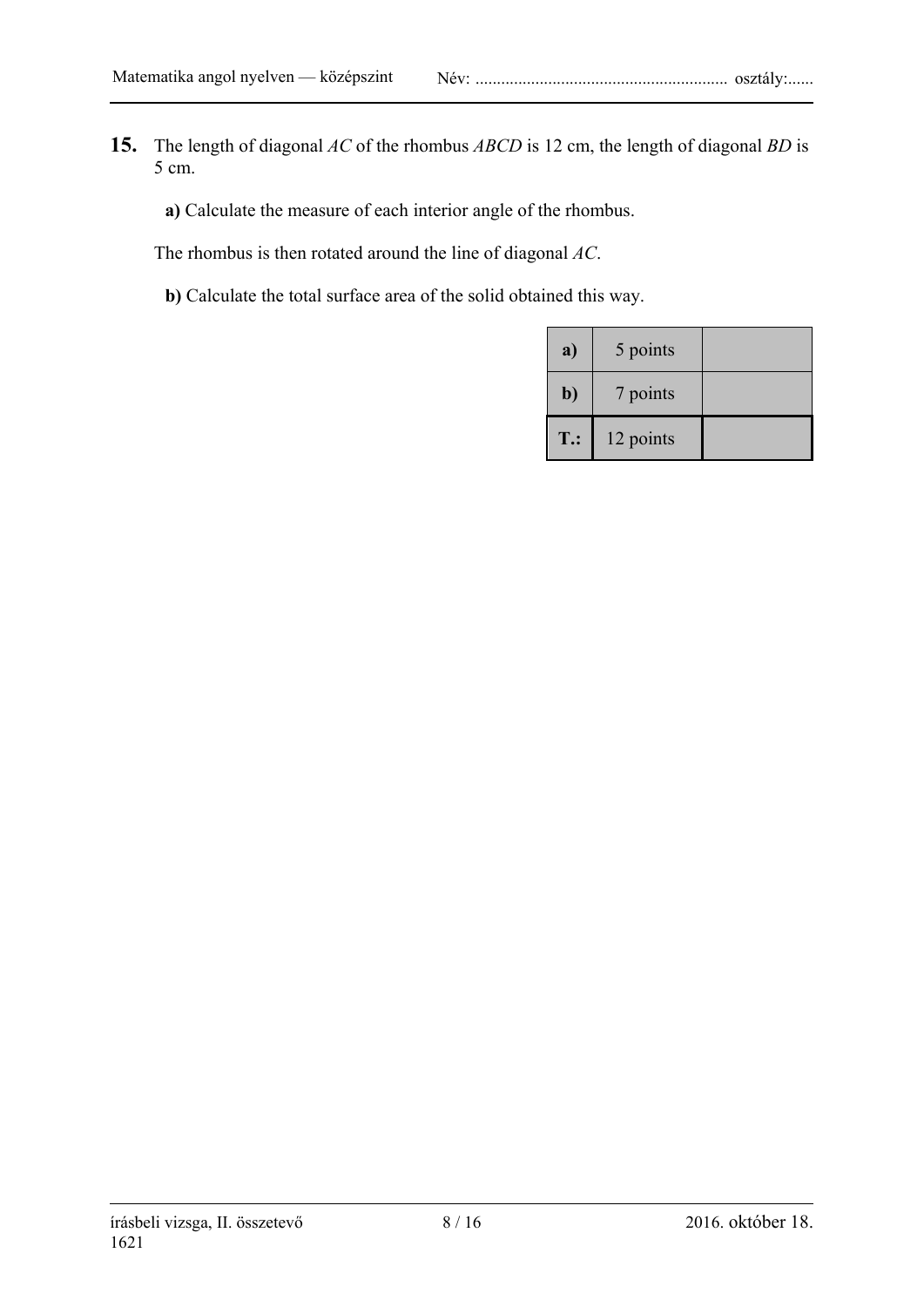| Matematika angol nyelven — középszint |  |  |
|---------------------------------------|--|--|
|---------------------------------------|--|--|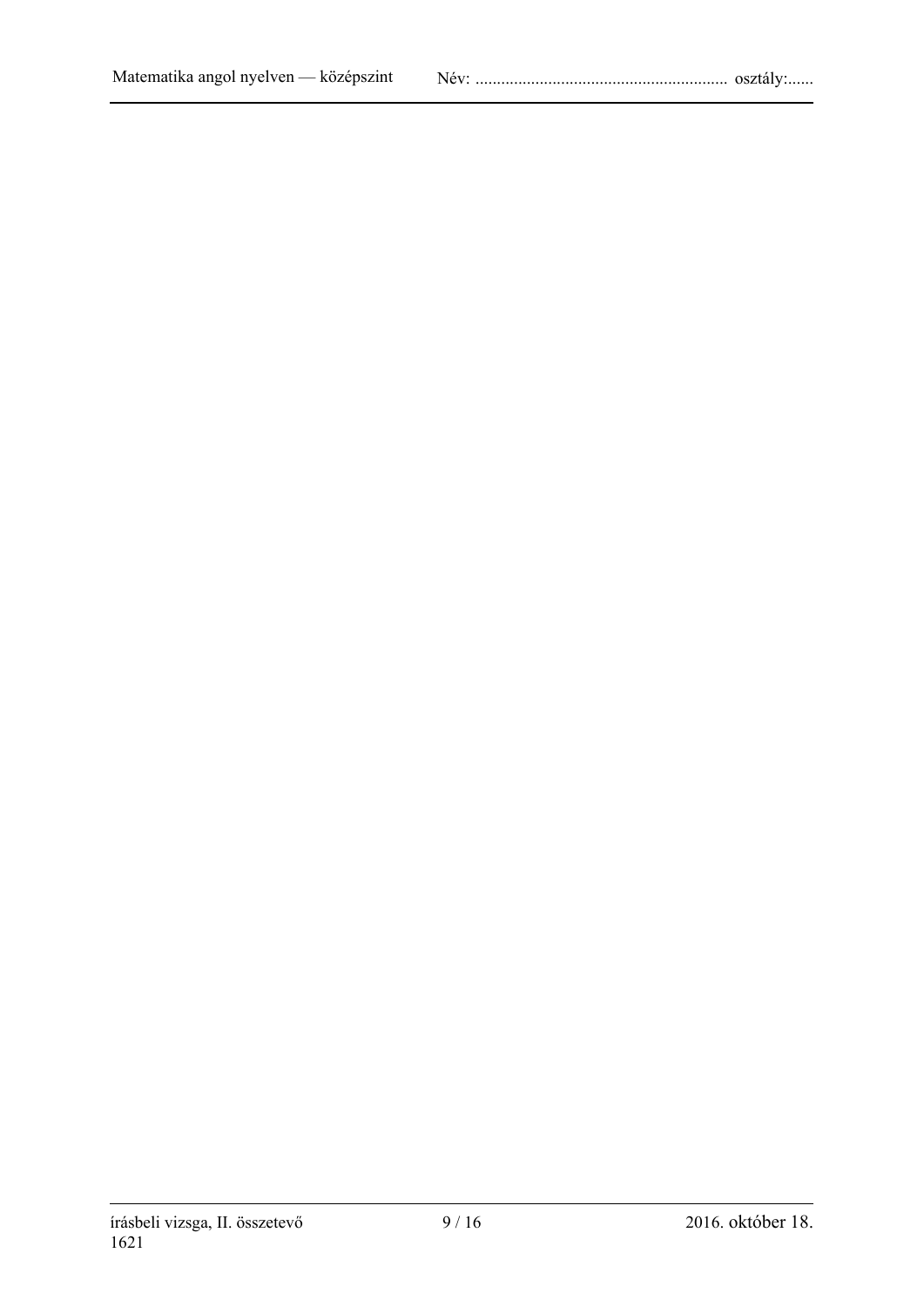### **B**

#### **You are required to solve any two out of the problems 16 to 18. Write the number of the problem NOT selected in the blank square on page 3.**

- **16.** During the 2016 Summer Olympic Games, Hungarian sportspeople won 8 gold medals, 3 silver and 4 bronze.
	- **a)** Create a pie chart that shows the distribution of medals.



In the summer of 2016, in a class of 32 students, there were twice as many students watching the TV broadcast of the women's kayak K-4 Olympic finals as there were students watching the finals of the European Soccer Championship. There were 10 students watching both events.

**b)** How many students in this class were watching the women's kayak finals only, given that everybody watched at least one of the two events?

In a school contest, the form shown below is used to give the order of the first six nations finishing at the 2016 women's kayak Olympic finals. Péter knows there were no ties and that Hungary won the race, however, he does not remember the order of the other five nations at all.

|                                                                                               | <b>Betting Slip</b> |  |    |  |                |  |
|-----------------------------------------------------------------------------------------------|---------------------|--|----|--|----------------|--|
| <b>New</b><br><b>Denmark</b><br><b>Belarus</b><br><b>Hungary</b><br>Germany<br><b>Zealand</b> |                     |  |    |  | <b>Ukraine</b> |  |
| <b>Placement</b>                                                                              |                     |  | 1. |  |                |  |

Péter fills the blanks: he writes in the numbers 2, 3, 4, 5, 6 in some order.

**c)** Calculate the probability of the event that Péter guesses the placement of at least three more nations – other than Hungary – correctly.

| a)            | 4 points  |  |
|---------------|-----------|--|
| $\mathbf{b}$  | 5 points  |  |
| $\mathbf{c})$ | 8 points  |  |
| <b>T.:</b>    | 17 points |  |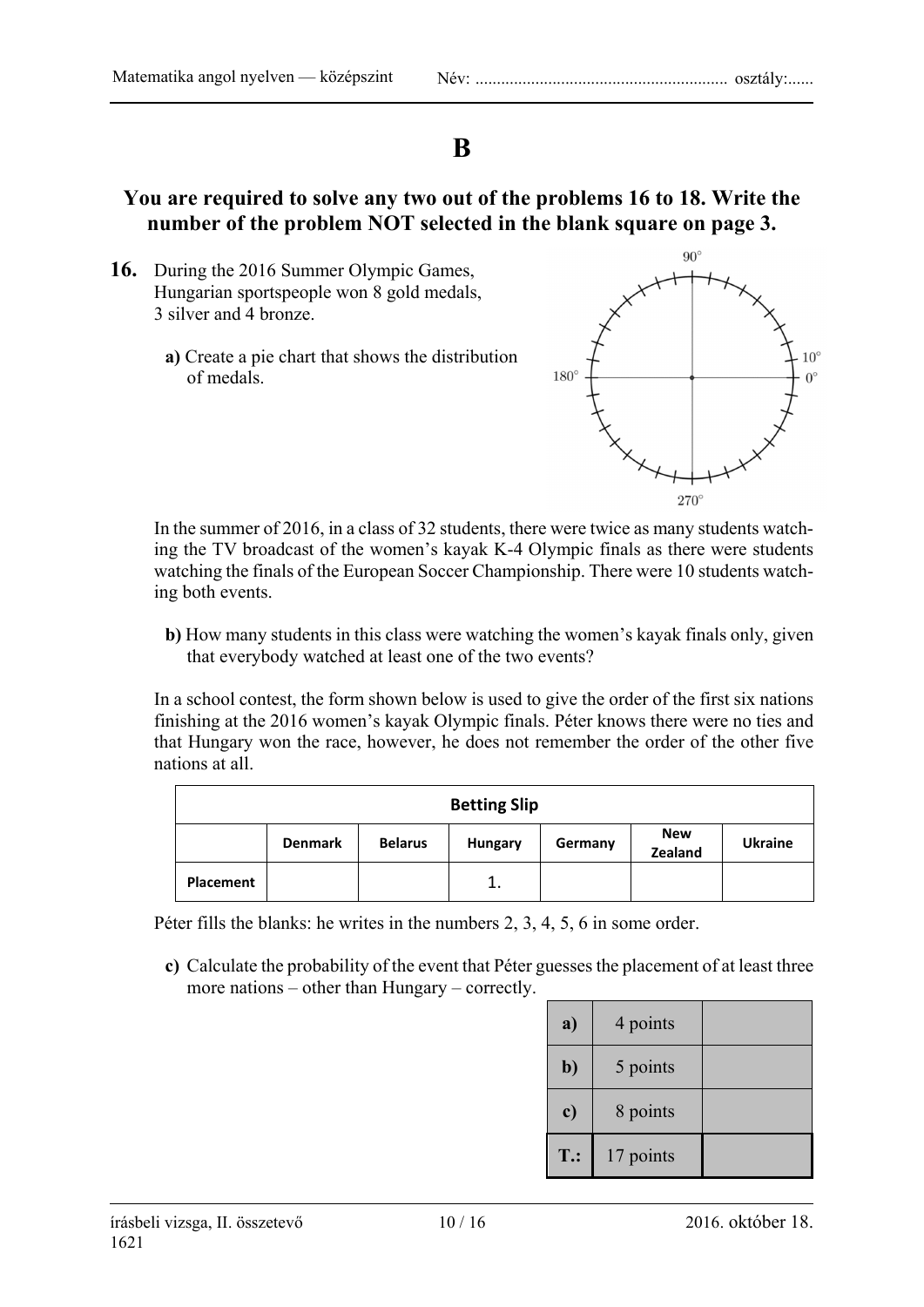| Matematika angol nyelven — középszint |  |  |
|---------------------------------------|--|--|
|---------------------------------------|--|--|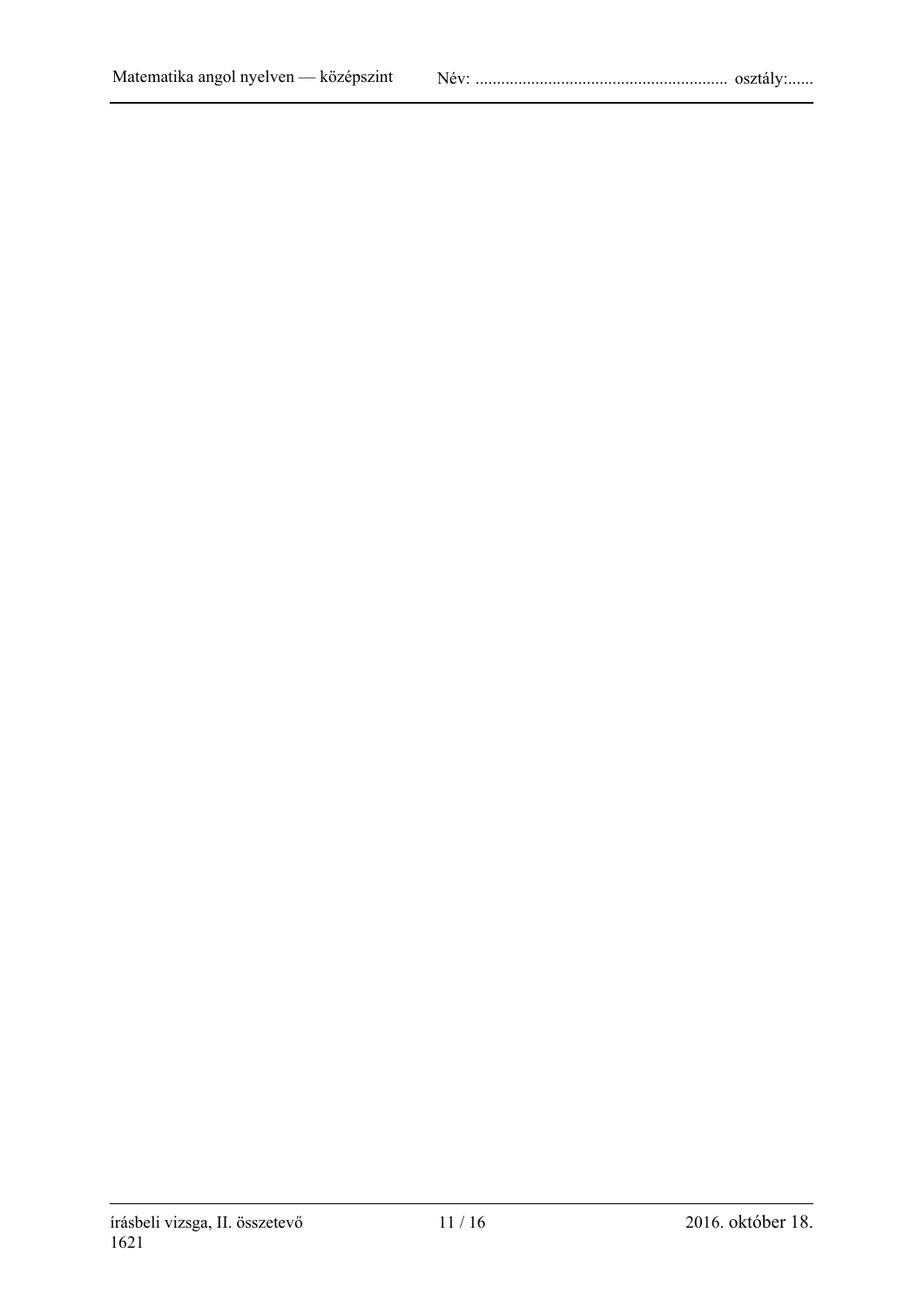#### **You are required to solve any two out of the problems 16 to 18. Write the number of the problem NOT selected in the blank square on page 3.**

- **17.** Given is the line *e*:  $x + 2y = 13$  and also the circle *k*:  $x^2 + (y+1)^2 45 = 0$ .
	- **a)** Give the gradient of line *e* and also the point where line *e* intersects the *y*-axis.
	- **b)** Give the centre and the length of the radius of circle *k*.
	- **c)** Prove by calculations that the line *e* and the circle *k* have one common point only.

| a)         | 4 points  |  |
|------------|-----------|--|
| b)         | 4 points  |  |
| c)         | 9 points  |  |
| <b>T.:</b> | 17 points |  |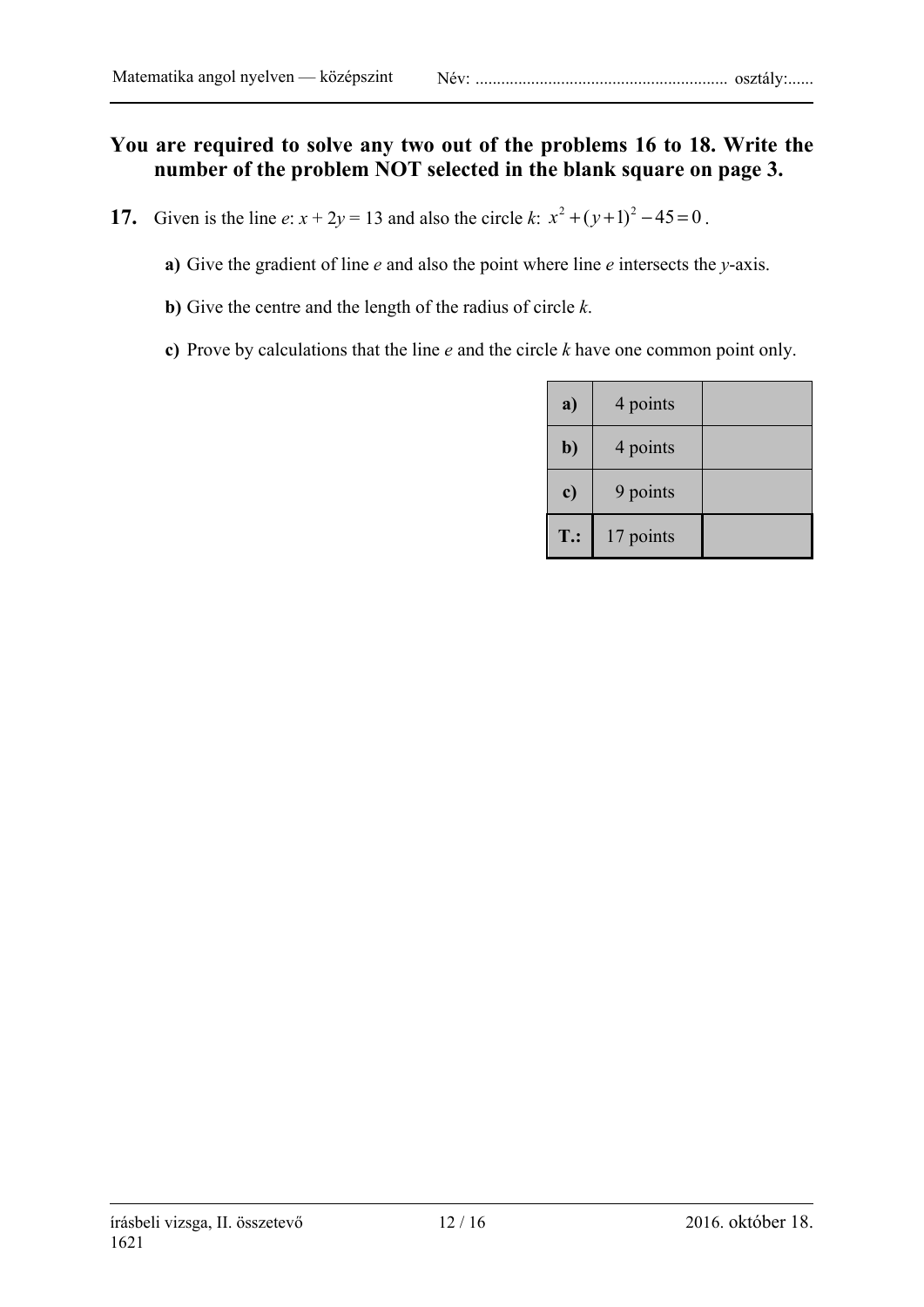| Matematika angol nyelven — középszint |  |  |
|---------------------------------------|--|--|
|---------------------------------------|--|--|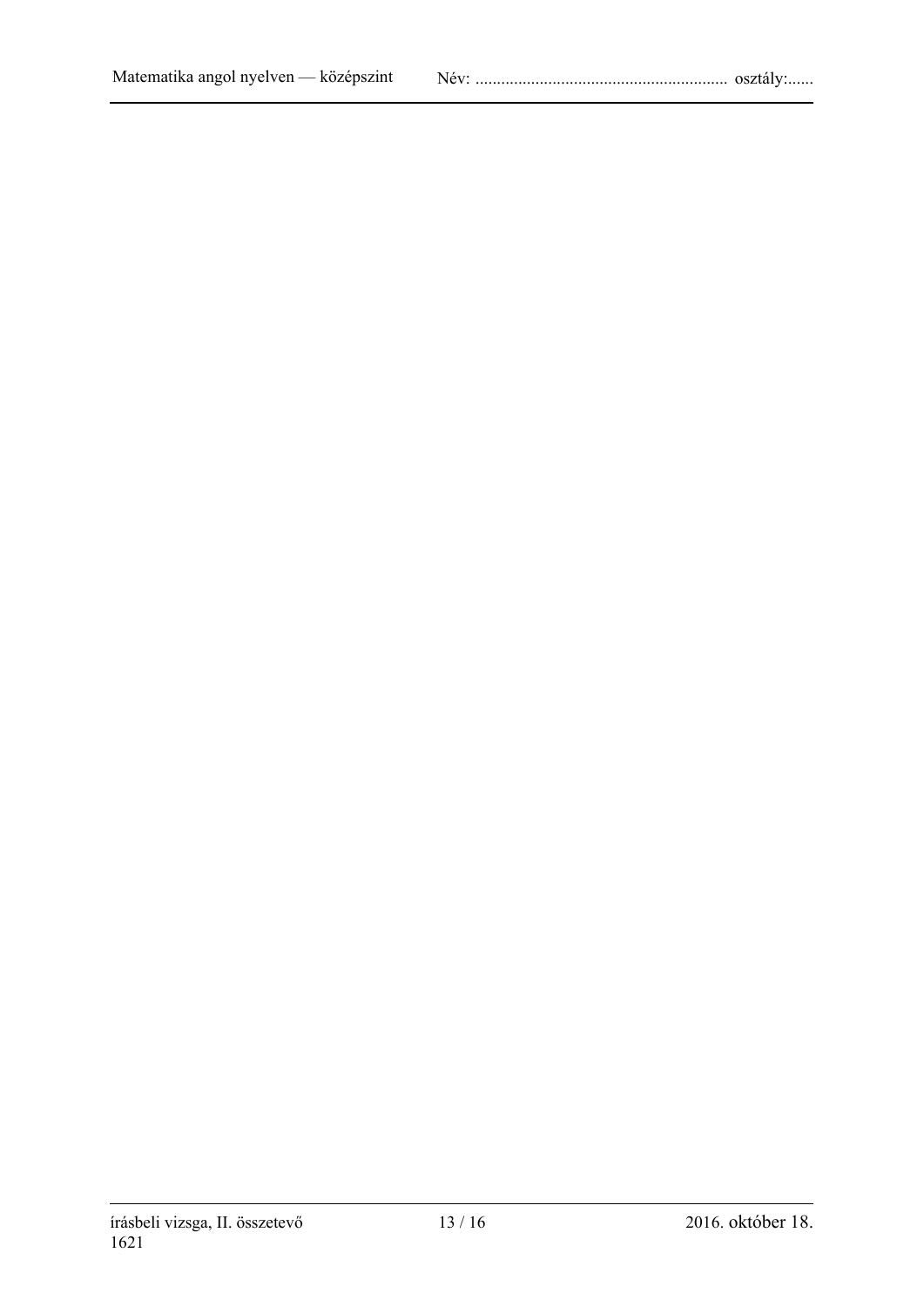#### **You are required to solve any two out of the problems 16 to 18. Write the number of the problem NOT selected in the blank square on page 3.**

- **18.** Mr. Szabó is teaching Mathematics. This year he has 11 standard level mathematics final exam papers to grade. The scores of the nine papers he graded first are: 35, 40, 51, 55, 62, 67, 72, 84, 92 points.
	- **a)** Calculate the mean and the standard deviation of the scores of these nine papers.

After grading these nine papers, Mr. Szabó randomly selects three of them.

**b)** Calculate the probability that the score of at least two out of the three selected papers is at least 60 points.

After grading the remaining two papers Mr. Szabó finds that the median of the scores of all 11 papers is 64 and their mean is 65.

**c)** Determine the scores for each of the two papers Mr. Szabó graded last.

| a)            | 4 points  |  |
|---------------|-----------|--|
| $\mathbf{b}$  | 8 points  |  |
| $\mathbf{c})$ | 5 points  |  |
| $T$ .:        | 17 points |  |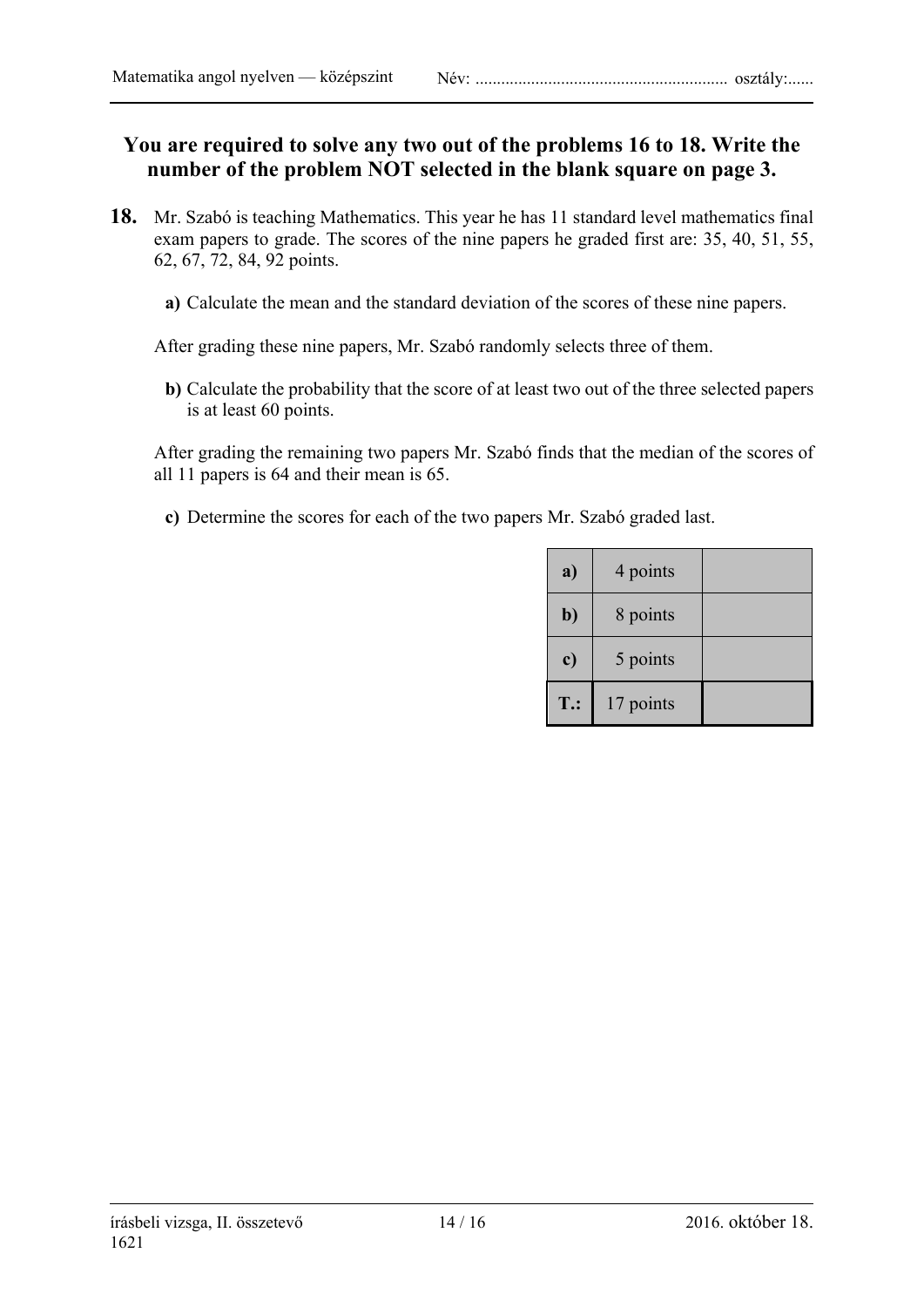| Matematika angol nyelven — középszint |  |  |
|---------------------------------------|--|--|
|---------------------------------------|--|--|